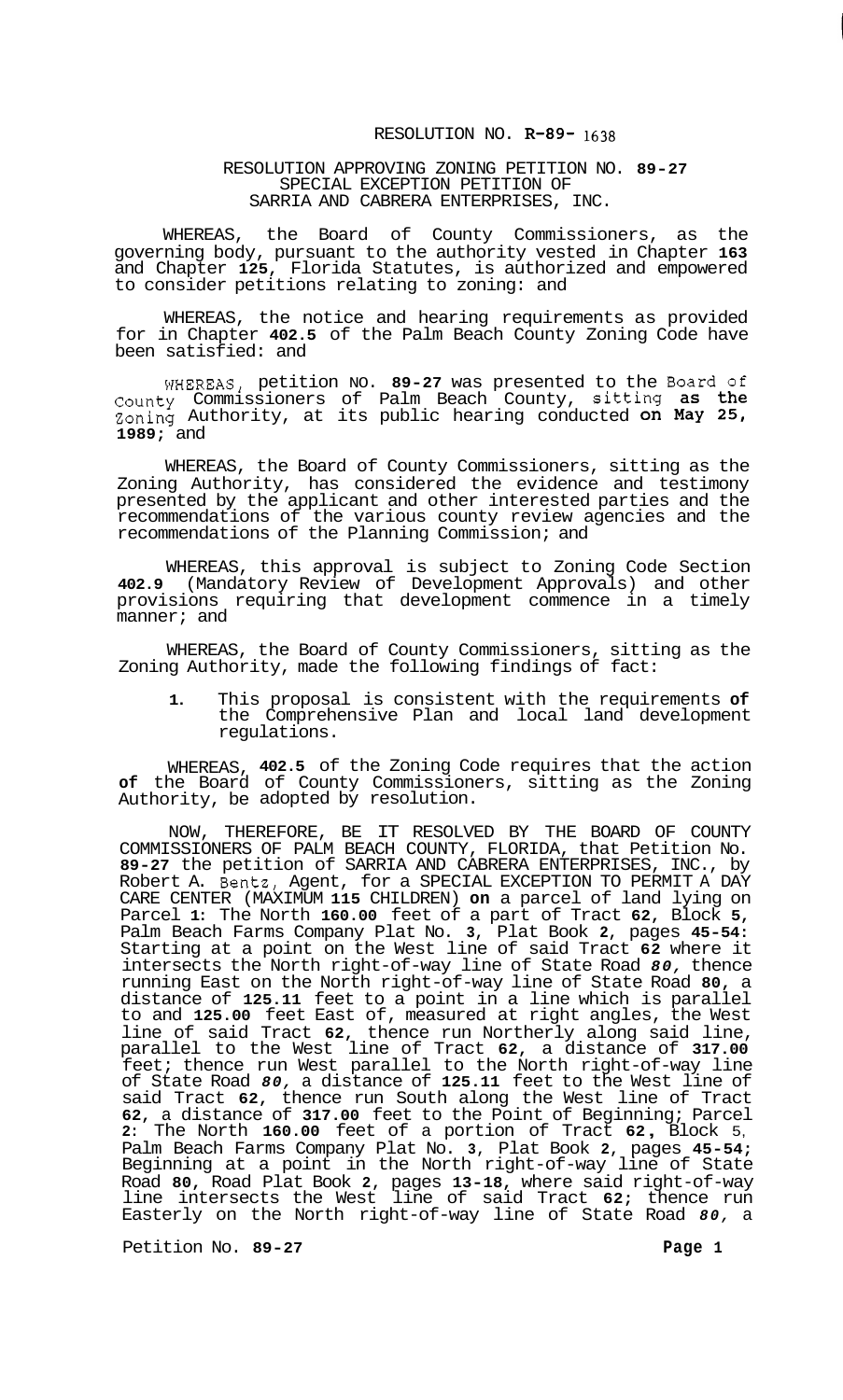distance of **243.11** feet to the Point of Beginning, which point is the Southwest corner of a tract of land conveyed in Deed Book **1098,** page **675;** thence run Northerly on Syrman's West line and its Northerly extension to a point in a line parallel to and **577.31** feet South of the North line of said Tract **62;**  thence run Westerly on said parallel line **128.00** feet to a point in a line parallel to and **125.00** feet East of the West line of said Tract **62,** which point is in the Easterly boundary line of a Tract of land conveyed in Official Record **Book 48,**  page **451,** to John **F.** Daley, et ux; thence run Southerly, a distance of **322.29** feet along Daley's Easterly line to a point in the Northerly line of State Road **80;** thence run Easterly a distance of **128.00** feet along the North right-of-way line of State Road **80** to the Point of Beginning, being located on the east side of First Street **(62nd** Drive North), approximately **150**  feet north of Southern Boulevard **(SR 809)** in a RS-Single Family Residential Zoning District, was approved on May **25, 1989,** as advertised, subject to the following conditions:

- **1.**  Prior to certification, the site plan shall be amended to indicate the following:
	- a. Location of all areas of preservation;
	- b. **A** minimum amount of usable floor area of **1,500** square feet for the first forty **(40)**  children plus thirty-five **(35)** square feet for each additional child; and,
	- **c. A** minimum number of parking space based on one **(1)** space per staff, five **(5)** transient spaces and five **(5)** drop-off spaces measuring twelve **(12)** feet by twenty **(20)**  feet.
- **2.**  All native trees within the outdoor activity area, shall be preserved to the greatest extent possible. All other native vegetation on site shall be preserved to the greatest extent possible.
- **3.**  Prior to the commencement of vegetation clearing, a preclearing inspection shall be required.
- **4.**  There shall be no outdoor loudspeaker system permitted on site.
- **5.**  Outdoor lighting used to illuminate the premises shall be low intensity and directed away from adjacent lots and rights-of-way.
- **6.**  Off premise signs shall not be permitted on site.
- **7.**  The application and engineering plans, calculations, etc. to construct well and/or septic tank must be submitted to the Health Department prior **to** site plan approval (or prior to issuance of Building Permit for straight rezoning).
- *8.*  Water service is available to the property. Therefore, no well shall be permitted on the site to provide potable water.
- 9. The Developer shall provide discharge control and treatment for- the stormwater runoff in accordance with all applicable agency requirements in effect at the time of the permit application. However, at a

Petition **No. 89-27** Page 2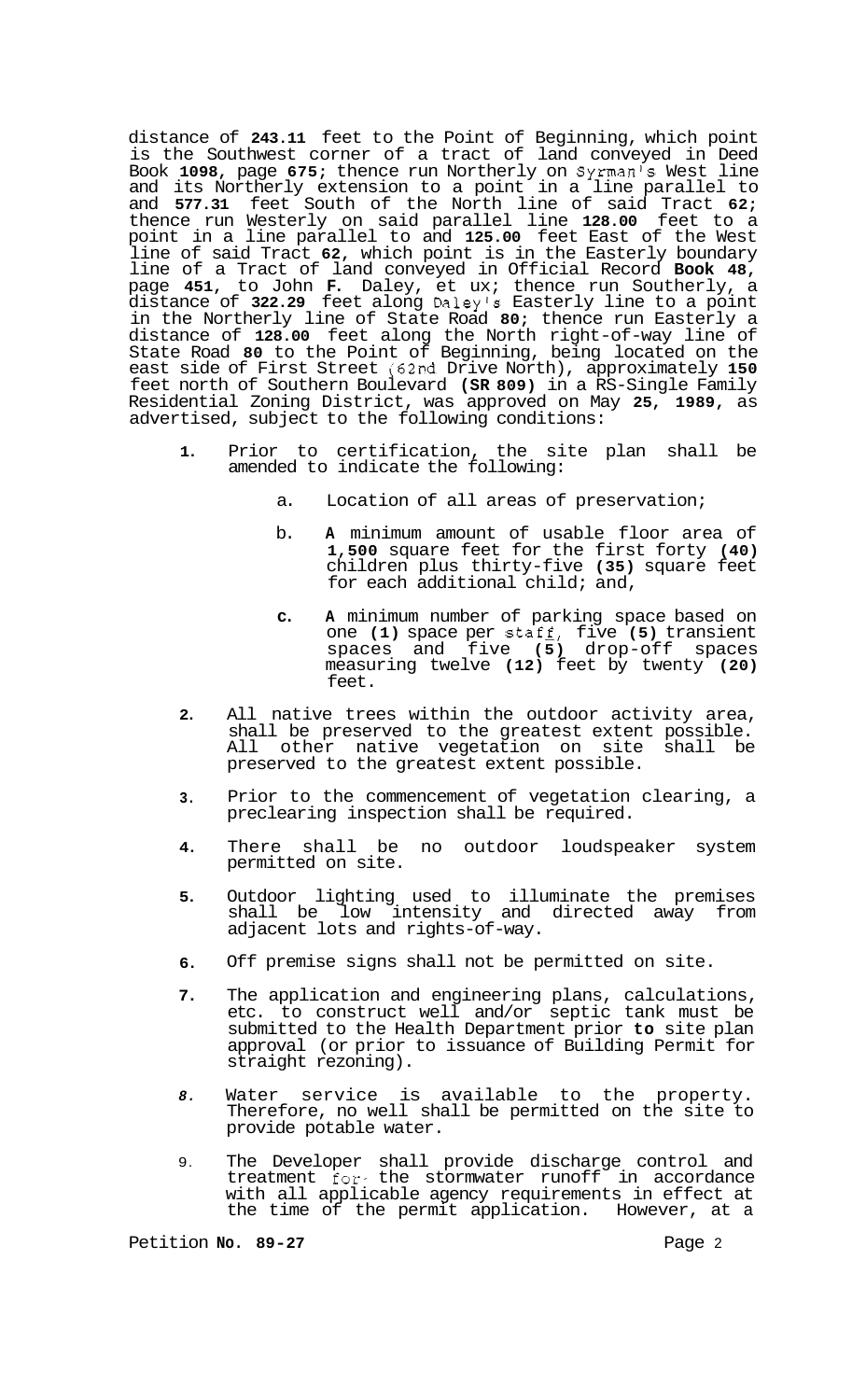minimum, this development shall retain onsite the stomwater runoff generated by a three (3) year-one (1) hour storm with a total rainfall of **3** inches as required by the Permit Section, **Land** Development Division. In the event that the subject site abuts a Department of Transportation maintained roadway, concurrent approval from the Florida Department of Transportation will **also** be required. The drainage system shall be maintained in an acceptable condition as approved by the County Engineer. In the event that the drainage system is not adequately maintained as determined by the County Engineer, this matter will be referred to the Code Enforcement Board for enforcement.

- 10. Within **90** days of approval of this project, the property owner shall convey to Palm Beach County Land Development Division by road right-of-way warranty deed for 1st Road, 30 feet from centerline free of all encumbrances and encroachments. Property owner shall provide Palm Beach County with sufficient documentation acceptable to the Right of Way Acquisition Section to ensure that the property is<br>free of all encumbrances and encroachments. Rightfree of all encumbrances and encroachments. Right- of-way conveyances shall also include "Safe Sight Corners" where appropriate at intersections as determined by the County Engineer.
- 11. The Property owner shall construct:
	- a. a left turn lane, north approach on 1st Street at Southern Boulevard. This construction shall include curb and gutter if determined by the County Engineer: and,
	- b. First Road from the project's north property line **to** Southern Boulevard minimum **2-10** foot travel lanes local street standards.

All concurrent with onsite paving and drainage improvements. Construction shall be completed prior to the issuance of a Certificate of Occupancy.

- **12.** The petitioner shall pay a Fair Share Fee in the amount and manner required by the "Fair Share Contribution for Road Improvements Ordinance" as it presently exists or as it may from time to time be amended. The Fair Share Fee for this project presently is \$11,814.00 (441 trips **X \$26.79** per trip).
- 13. Use of the site shall be limited to a day care center with 115 students.
- 14. The petitioner shall install a six **(6)** foot fence around the outdoor activity area. The fence shall be solid along the north and east property line. A solid hedge shall be planted around the interior perimeter of the fence. The hedge height shall be maintained at a minimum height of **4.5** feet.
- **15.** Prior to Site Plan Review approval, the site plan shall be amended to indicate location **of** the dumpster on site. The dumpster shall be screened with a **six**  *(6)* foot fence and twenty-four **(24)** inch hedge.

Petition **No.** 89-27 **Page 3 Page 3**